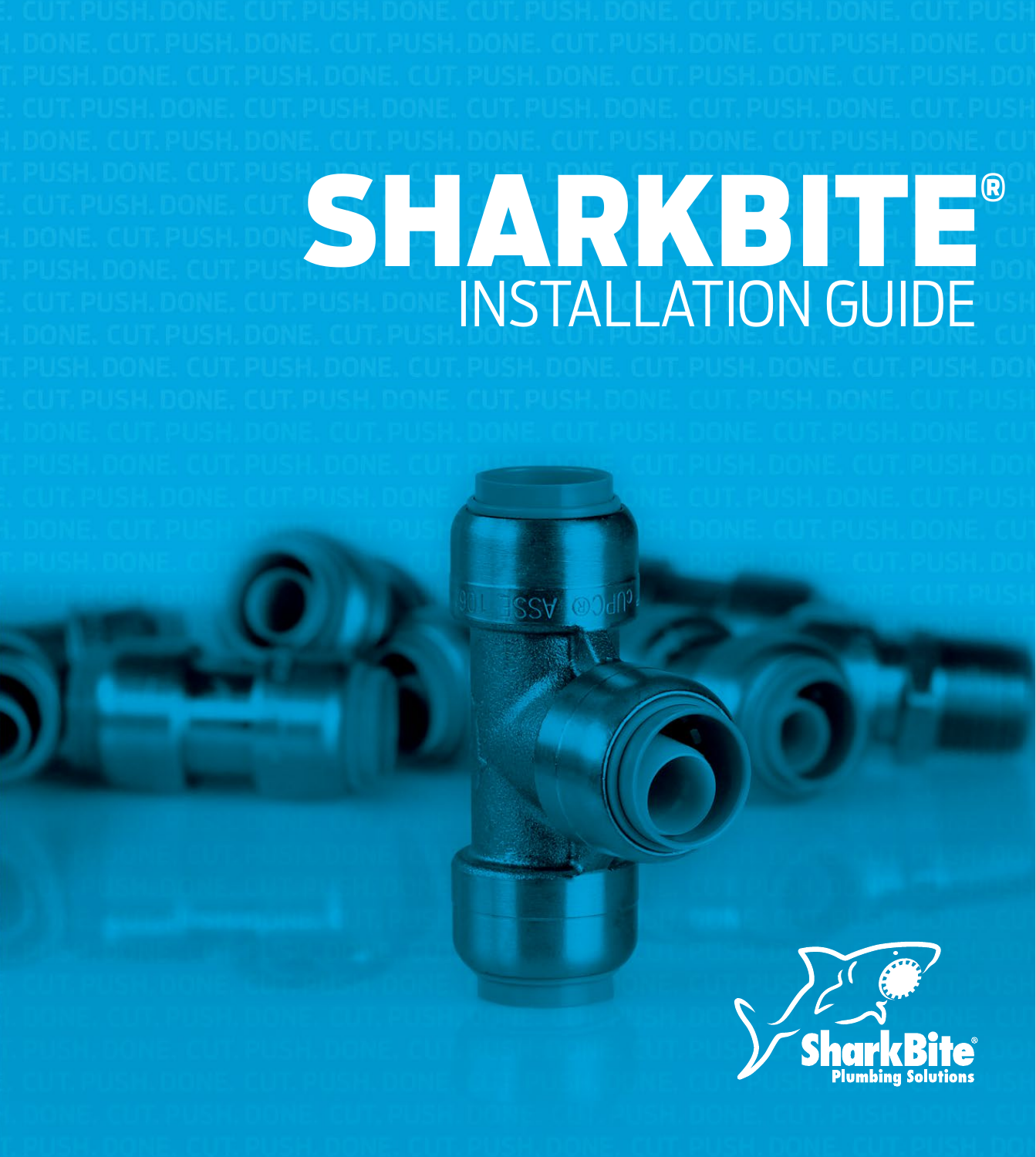# THE **TOTAL** PLUMBING SOLUTION



**CUT: DONE.** Cut the pipe square removing rough edges and debris. Mark the pipe to the correct insertion depth.



**PUSH:**  Push pipe and fitting together up to the depth mark.





\*Using the disconnect clip, fittings can be easily changed, removed and reused.

| SHARKBITE® FITTINGS / PIPE SIZE COMPATIBILITY / PIPE INSERTION DEPTH |                                   |            |                     |                                  |                                                |
|----------------------------------------------------------------------|-----------------------------------|------------|---------------------|----------------------------------|------------------------------------------------|
| Nominal Size of<br>Fitting                                           | Nominal Size of Pipe Pipe OD Size |            | <b>Pipe ID Size</b> | <b>Pipe Insertion</b><br>Decimal | <b>Depth Fraction</b>                          |
| 1/4"                                                                 | $1/4$ " CTS                       | 3/8"       | 0.305"              | 0.81"                            | 13/16"                                         |
| 3/8"                                                                 | $3/8"$ CTS                        | $1/2$ "    | 0.350"              | 0.94"                            | 15/16"                                         |
| 1/2"                                                                 | $1/2"$ CTS                        | 5/8"       | 0.475"              | 0.95"                            | 15/16"                                         |
| 5/8"                                                                 | $5/8"$ CTS                        | 3/4"       | 0.652"              | 1.13"                            | $1 - 1/8"$                                     |
| 3/4"                                                                 | $3/4$ " CTS                       | 7/8"       | 0.671"              | 1.13"                            | $1 - 1/8"$<br>15/16"                           |
| 1 <sup>n</sup>                                                       | $1"$ CTS                          | $1 - 1/8"$ | 0.885"              | 1.32"                            | $-$ Pipe $-$<br>$1 - 5/16"$<br>Insertion Depth |
| $1 - 1/4$ "                                                          | $1-1/4$ " CTS                     | $1 - 3/8"$ | 1.055"              | 2.0"                             | 2 <sup>11</sup><br>$= -2$                      |
| $1 - 1/2$ "                                                          | $1-1/2$ " CTS                     | $1 - 5/8"$ | 1.245"              | 2.25"                            | $2 - 1/4$ "                                    |
| 2 <sup>n</sup>                                                       | $2"$ CTS                          | $2 - 1/8"$ | 1.629"              | 2.50"                            | $2 - 1/2$ "                                    |
| 1/4" compression                                                     | $1/4"$ ACR                        | 1/4"       | 0.190"              | n/a                              | US-                                            |
| 3/8" compression                                                     | $3/8"$ ACR                        | 3/8"       | 0.311"              | n/a                              | 1/2" SharkBite End                             |

### sharkbite.com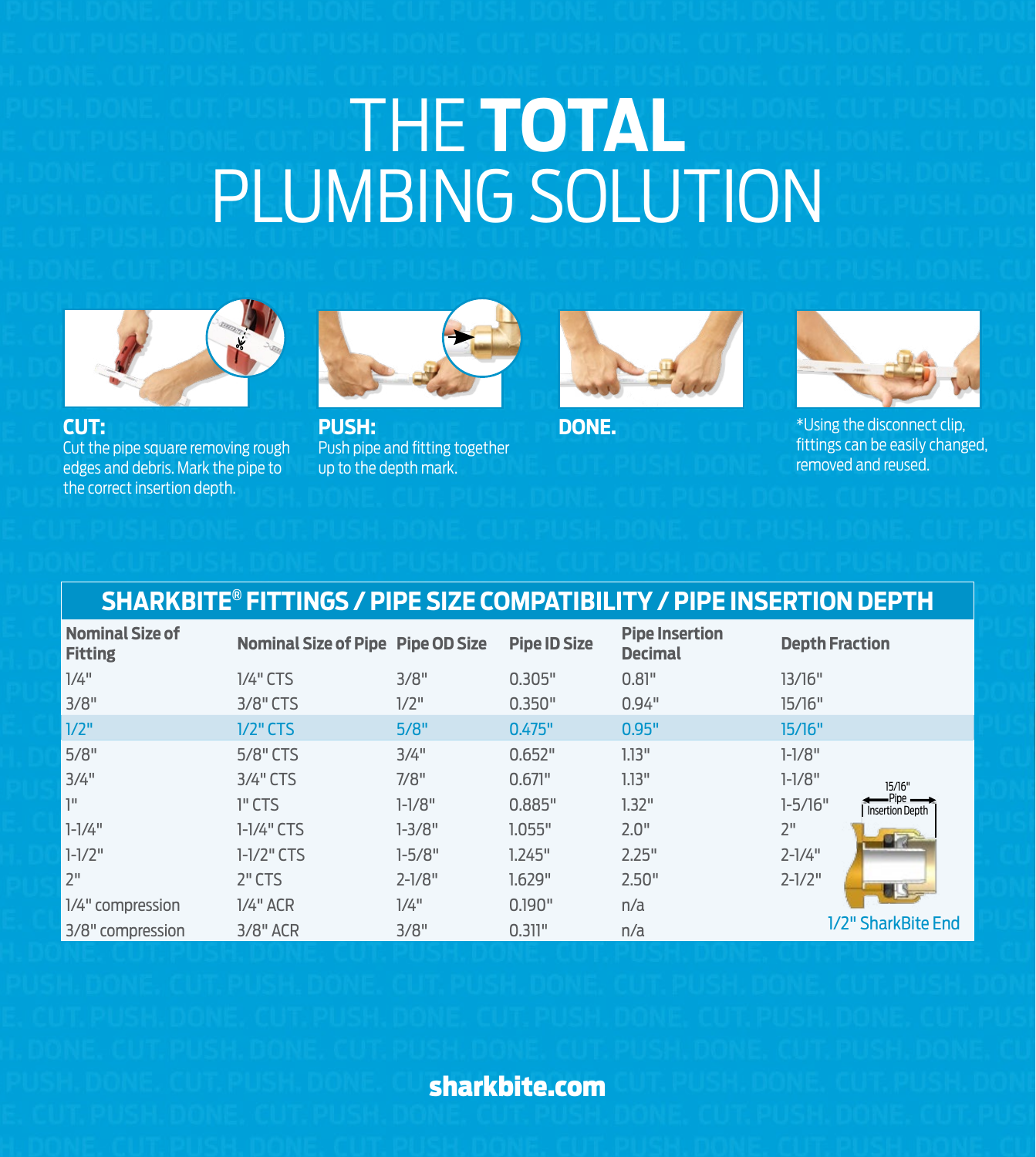# THE SHARKBITE® CONNECTION SYSTEM

The SharkBite® connection system is certified for potable water and hydronic applications. SharkBite uses an advanced push-to-connect design that works in two stages. When the pipe is inserted into the fitting it passes the first stage through a release collar and then through a stainless steel grab ring. The grab ring has teeth that open out and grip onto the pipe. At the second stage the pipe is pushed through an o-ring protector which aligns the pipe. A specially formulated o-ring is then compressed between the wall of the fitting and the pipe before the end of the pipe reaches the tube stop.



Only when the pipe has passed through the o-ring and reaches the tube stop is a secure joint created. The SharkBite fittings can only be used with pipe/ tubing certified to the following specifications:

**PEX** (ASTM F876, CSA B137.5)

**Copper** (ASTM B 88)

**CPVC** (ASTM D 2846, CSA B137.6)

**PE-RT** (ASTM F 2769)

**HDPE** (SDR-9 ASTM D2737)

The SharkBite fittings have an integral PEX Stiffener that is effective in supporting PEX, PE-RT, and HDPE tubing to ensure the o-ring seals correctly on the outside of the pipe. The PEX Stiffener is not required for use with CPVC and copper tubing, however these two types of tubing fit over the PEX Stiffener easily and hold it against the tube stop.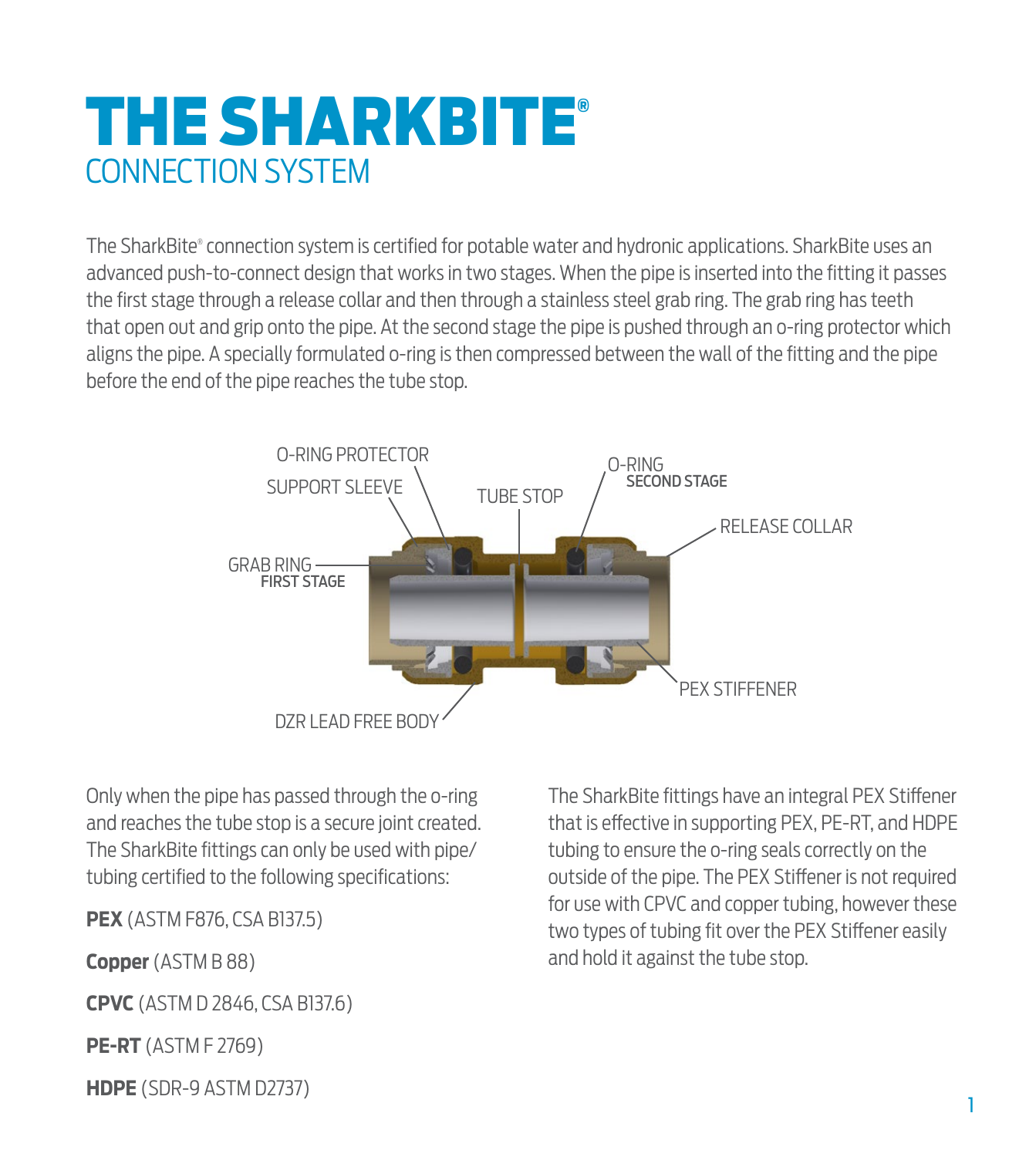# CONNECTING A SHARKBITE JOINT

The following instructions must be followed to assemble the SharkBite Connection System.

### **PREPARATION**

Select the correct size fitting and pipe for the job. Check that fittings and pipe are clean, in good condition and are free from damage and foreign objects. Also check that the pipe is free from scratches, cuts, or gouges. Cut the pipe so that the ends are square. Ensure that there are no burrs or damage to the cut end. Wherever possible proper pipe cutting tools such as rotary pipe cutters (copper tubing) or pipe shears (for plastic pipe) should be used.



Once the pipe end is cut square and clean. use the SharkBite Depth Deburr Gauge (sold separately) and a permanent marker to mark the insert depth on the outside of the pipe. This mark is used to ensure that the joint is assembled correctly. To assemble correctly, the pipe needs to be pushed into the fitting until it meets the tube stop. Follow these three steps to insert the pipe into the fitting.

- 1. Insert the pipe through the release collar to rest against the grab ring.
- 2. Push the pipe firmly with a slight twisting action until it reaches the tube stop.
- 3. To ensure that the pipe is correctly inserted, check that the depth mark is within 0.005 in (0.13 mm) of the end of the release collar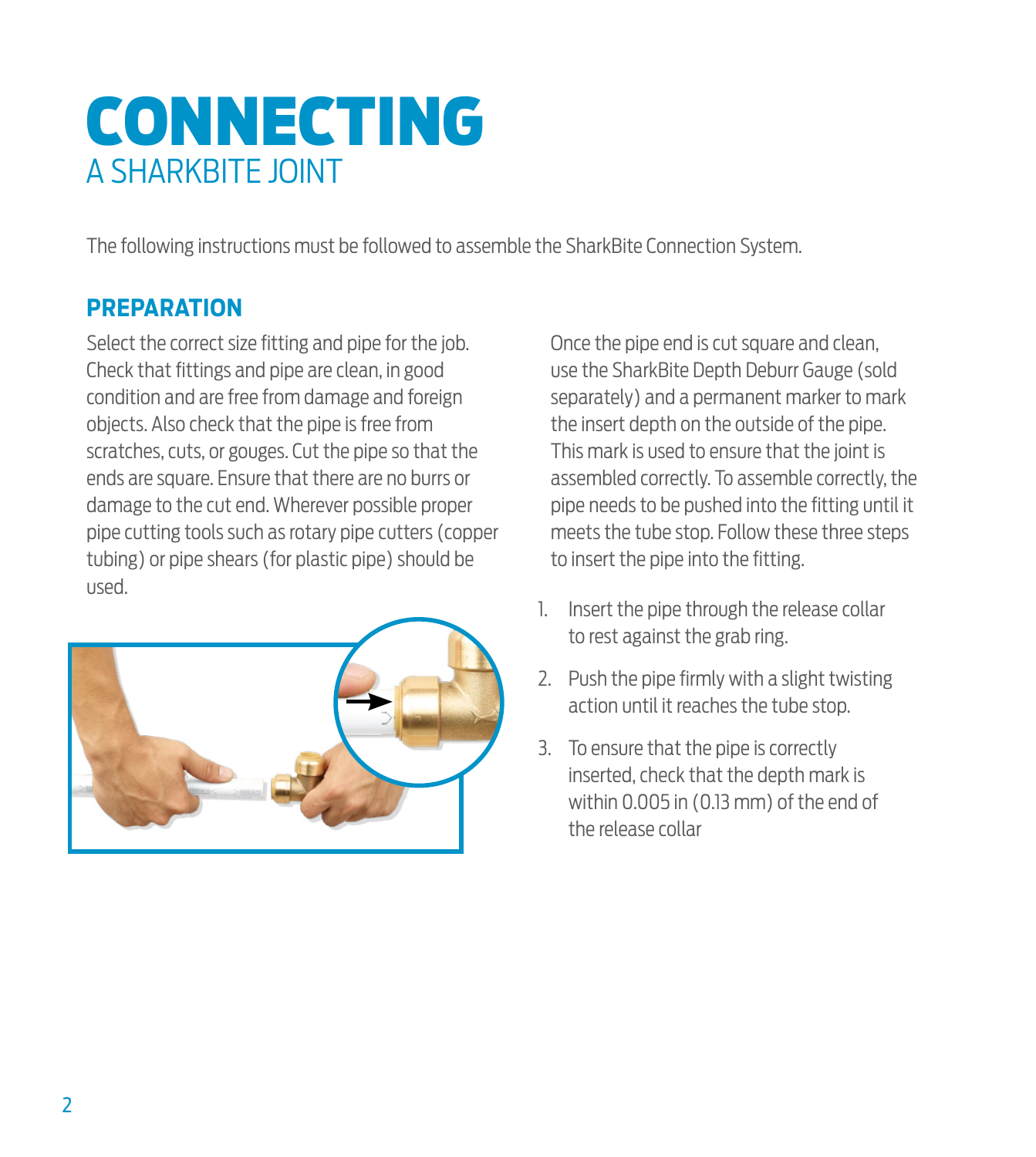# DISCONNECTING A JOINT

Disconnection of the joint can only occur by using either the SharkBite disconnect clip or the SharkBite disconnect tongs. By applying pressure to the release collar with the clip or the disconnect tongs, the grab ring teeth are splayed. This action releases the pipe, allowing it to be removed from the fitting.



- 1. Place the SharkBite disconnect clip around the pipe with the non-branded face against the release collar. If using the SharkBite disconnect tongs, place the teeth around the fitting assembly. The fork end with the SharkBite brand logo should be positioned around the pipe and the other end around the neck of the fitting.
- 2. Push the clip against the release collar and pull the pipe with a twisting action to release the pipe. If using the SharkBite disconnect tongs, squeeze the tool with one hand and pull the pipe with a twisting action to release the pipe.
- 3. Check the fitting and pipe end for damage. The fitting and pipe should be free of damage, foreign objects and marks on the outside diameter. If the pipe is damaged or marked, then cut and use a new section of pipe.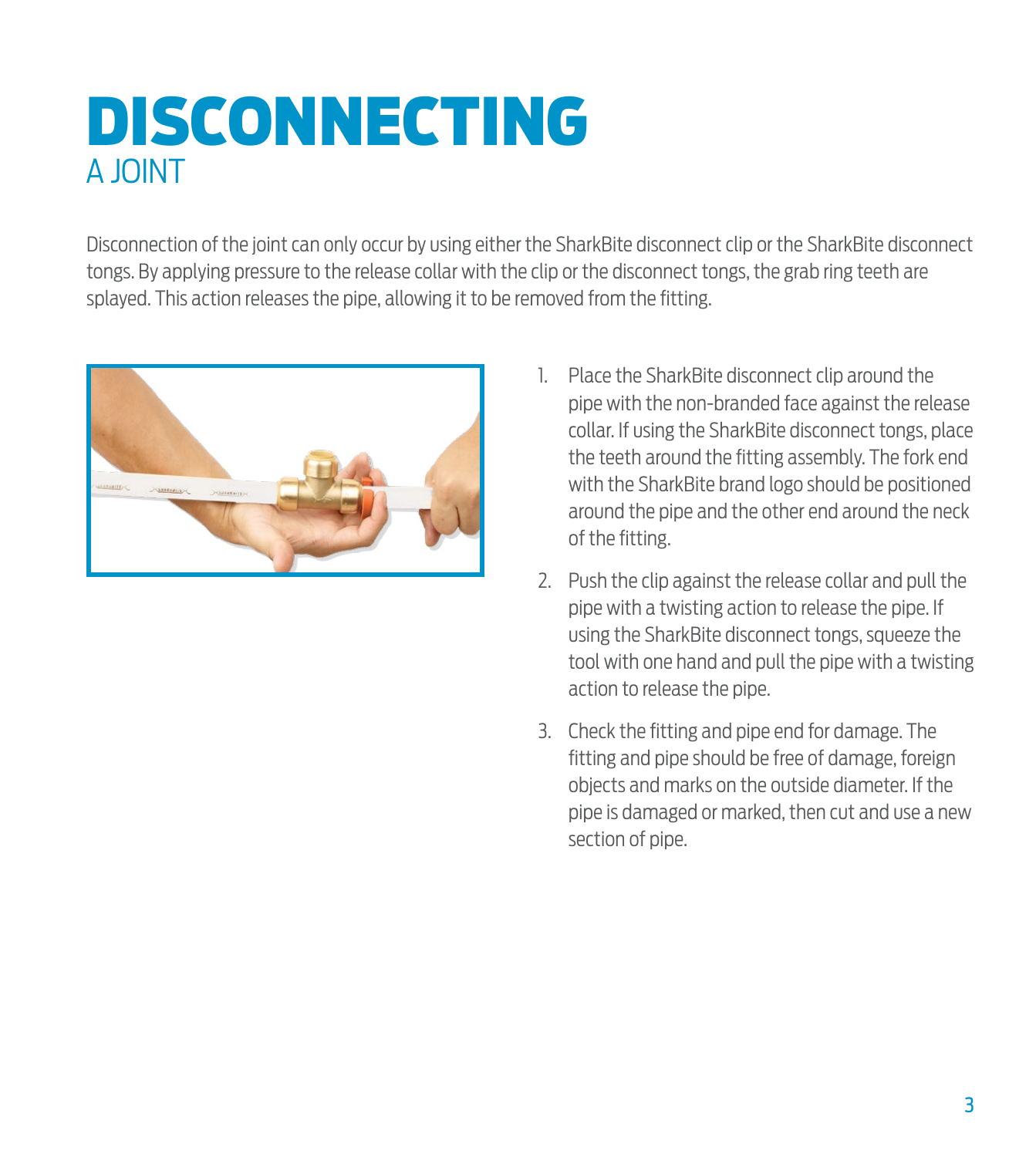# INSTALLATION **REQUIREMENTS**

### **SHARKBITE® BURIAL**

SharkBite Universal fittings are suitable for burial in most applications; however care is required when using fittings in applications that require burial to ensure the correct installation practices are used and due care is given to any environmental factors that may have a detrimental effect on the life expectancy of the fittings and pipe.

The installation of SharkBite Universal fittings in applications that will require the burial of the fitting must comply with all local plumbing code requirements.

SharkBite Universal fittings and SharkBite PEX are not suitable for use in areas where the soil is or may become contaminated\* including the soil used for back filling. All SharkBite Universal fittings with brass bodies must have an impervious barrier between the fitting and the surrounding soil. Self-fusing, formaldehyde and chloride-free, fully cured silicone tape with a minimum thickness of 0.020" should be used for this purpose.

The soil used for back filling must be free of rocks, debris or any sharp objects that may cause damage to the fitting or pipe through impact or abrasion.

### **SHARKBITE SILICONE BURIAL WRAP**

Make a SharkBite Universal connection ensuring pipe is inserted to proper depth. While leaving the protective film in place, measure the amount of tape needed to completely wrap the fitting. To ensure a proper seal, overlap tape by 1"past the end of the fitting on every end and 1/4" – 1/2" between/across the fitting. Wrap the fitting by pulling the tape tight and removing the protective film. Completely cover the fitting. The tape will bond to itself within minutes and will cement to itself within a few hours forming an air and water tight seal.

### **SHARKBITE FITTINGS IN CONCRETE**

Do not allow joints within the slab. Use a continuous length of SharkBite PEX Pipe within the slab and be sure to check for leaks before pouring concrete.

### **SHARKBITE DISTANCE BETWEEN FITTINGS**

Allow at least 1" of spacing between SharkBite Universal fittings for removal purposes.

### **SHARKBITE GROUNDING ON COPPER PIPE**

When connecting a SharkBite Universal fitting to a copper piping system, install a copper jumper cable to ensure proper grounding. SharkBite Universal fittings are not an electrically continuous fitting.

<sup>\*</sup> Examples of contamination include, but are not limited to, petrochemicals (reclaimed service station sites), high levels of nitrogen compounds (this could be caused by animal waste or fertilizer that may be found in some agricultural applications), low pH levels (below pH 6), high pH levels(above pH 8), run off from land fill, formaldehyde compounds, and solvents. It should be noted that such contaminants have been known to migrate through plastic piping systems and contaminate the Potable water supplied through these pipes.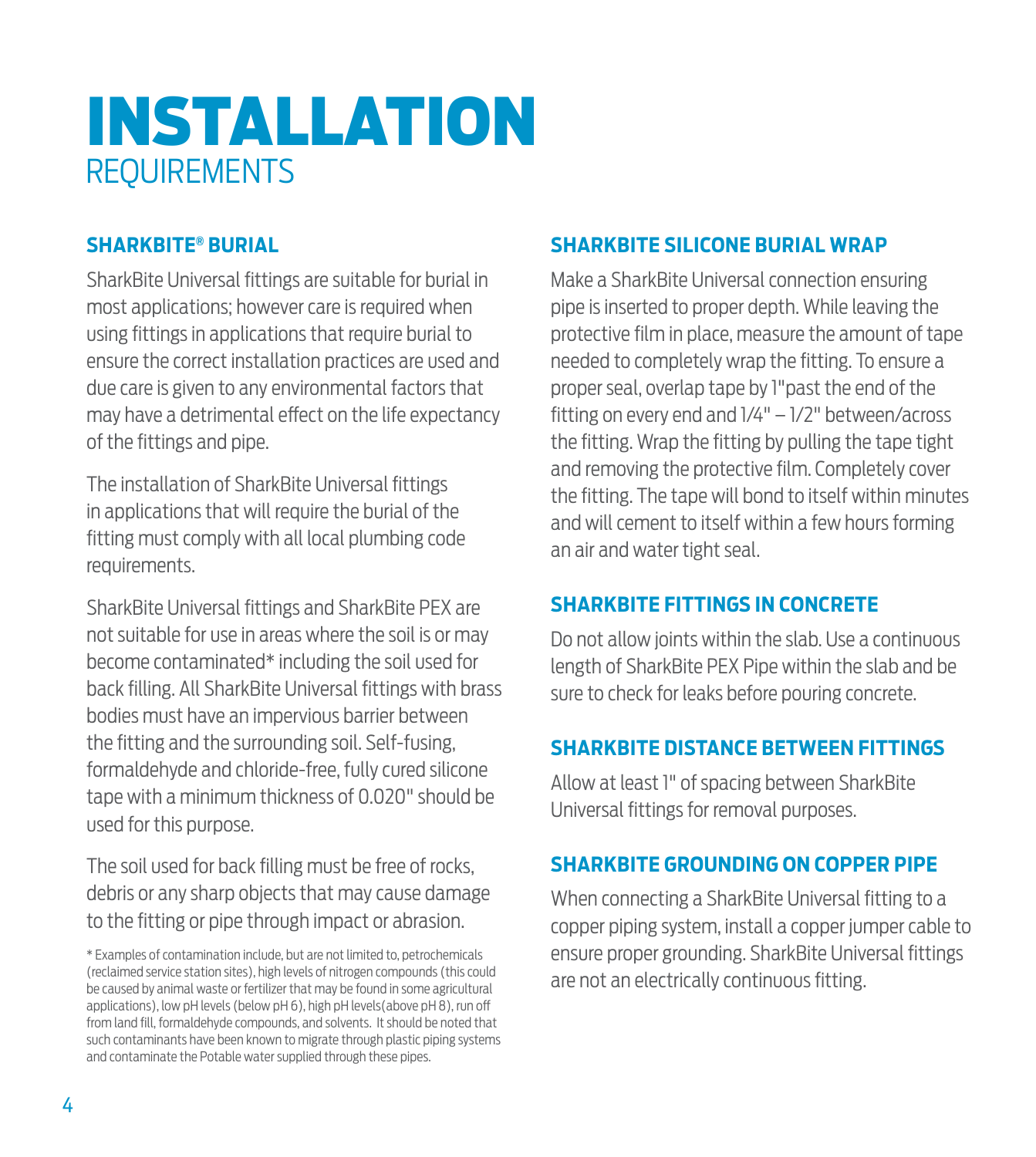### **THREADED CONNECTORS**

Teflon tape should be used with threaded SharkBite connectors to make a proper seal.

### **GALVANIZED TUBING**

SharkBite Universal fittings should not be installed (threaded or push-to-connect) on galvanized tubing.

### **SHARKBITE SOLDERING**

When soldering is required near a SharkBite Universal connection, make all solder joints first and then make the SharkBite connections. Flame can cause the pipe to reach high temperatures and should not be used close to a SharkBite Universal fitting.

### **SHARKBITE FITTING REUSE**

SharkBite Universal fittings are intended to be a permanent connection and are not designed for repeated connection and disconnection. If the need arises to change a fitting after initial installation this can be done given that proper care is taken when removing and reinstalling SharkBite Universal fittings.

- 1. SharkBite disconnect tongs or SharkBite disconnect clips must be used when removing the fittings.
- 2. The initial pipe and the new pipe must be clean and free from scratches and burrs.
- 3. Mark the correct insertion depth, insert the fitting to the mark, turn the water back on and check for leaks.

### **WORKING PRESSURE AND TEMPERATURE**

SharkBite Universal fittings have a maximum temperature of 200°F maximum pressure 200 psi when used on copper pipe. When used on PVC, CPVC, PEX, PE-RT or HDPE refer to the maximum pressure temperature rating of the pipe.

### **PEX STIFFENERS**

SharkBite Universal fittings (3/8" to 1") come with an Integral PEX Stiffener. 1/4" (3/8" OD) fittings do not require PEX stiffeners. PEX Stiffener are required for PEX, PE-RT and HDPE pipe. 2XL PEX Stiffeners sold separately.